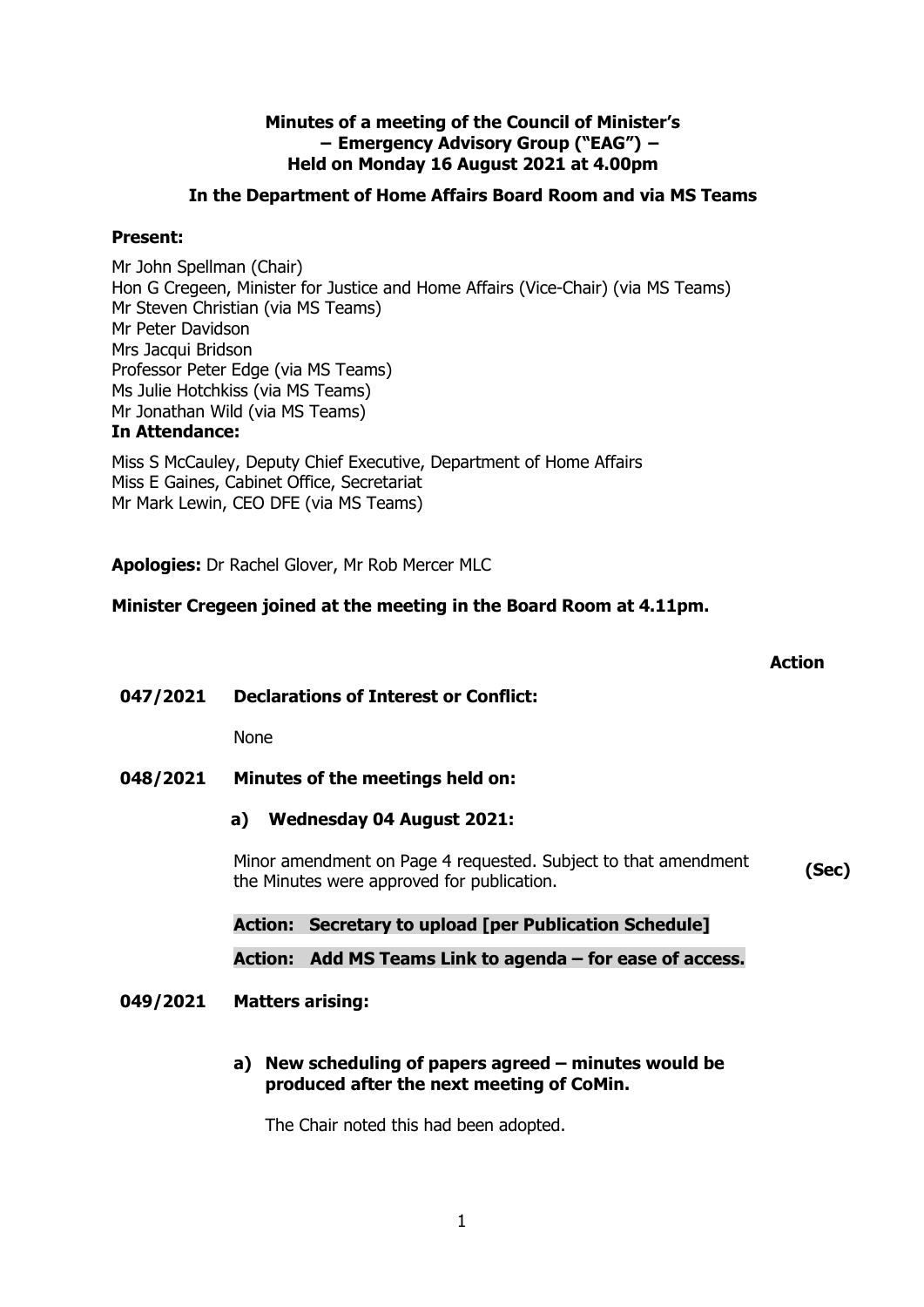### **b) Page 4 – feedback from CoMin – received written document before EAG meeting**

The Chair noted that feedback had been received shortly before the meeting and would be circulated.

### **Action: Council feedback to Advice Notes to be circulated.**

#### **c) Page 5**

Refers to new strategy to be received by EAG. Chair advised this had been received and circulated to the group and was tabled as an agenda item.

#### **050/2021 Current Covid Strategy Document:**

#### **a) IOM COVID-19 Warwick Working Report – for information**

EAG noted the contents of the report but highlighted that the data was dated.

### **b) Living in a world with COVID strategic approach – EAG draft**

The Chair advised CoMin have committed to a short-term strategy, and Mr Lewin will join the meeting, via MS Teams, to discuss feedback from EAG.

Mr Lewin thanked the EAG for their time and noted an email from the Chief Minister which also thanked the EAG for their contribution.

Mr Lewin opened with a situational update from recent Council of Minister discussions, which included:

- Current position on supply of lateral flow devices and testing approach.
- The recognition, and ongoing work on communication with businesses and individuals.
- The Chief Minister's request regarding a move to unrestricted borders from 31<sup>st</sup> August.

Mr Lewin introduced the strategy paper, noting that the document is not intended to set new policy but sets out current and short-term position of Council of Ministers. Mr Lewin noted the aims of the document and the desire for further feedback from EAG ahead of publication.

Mr Lewin noted difficulties regarding metrics and thresholds and advised of operational plans in place that sit under the strategy paper.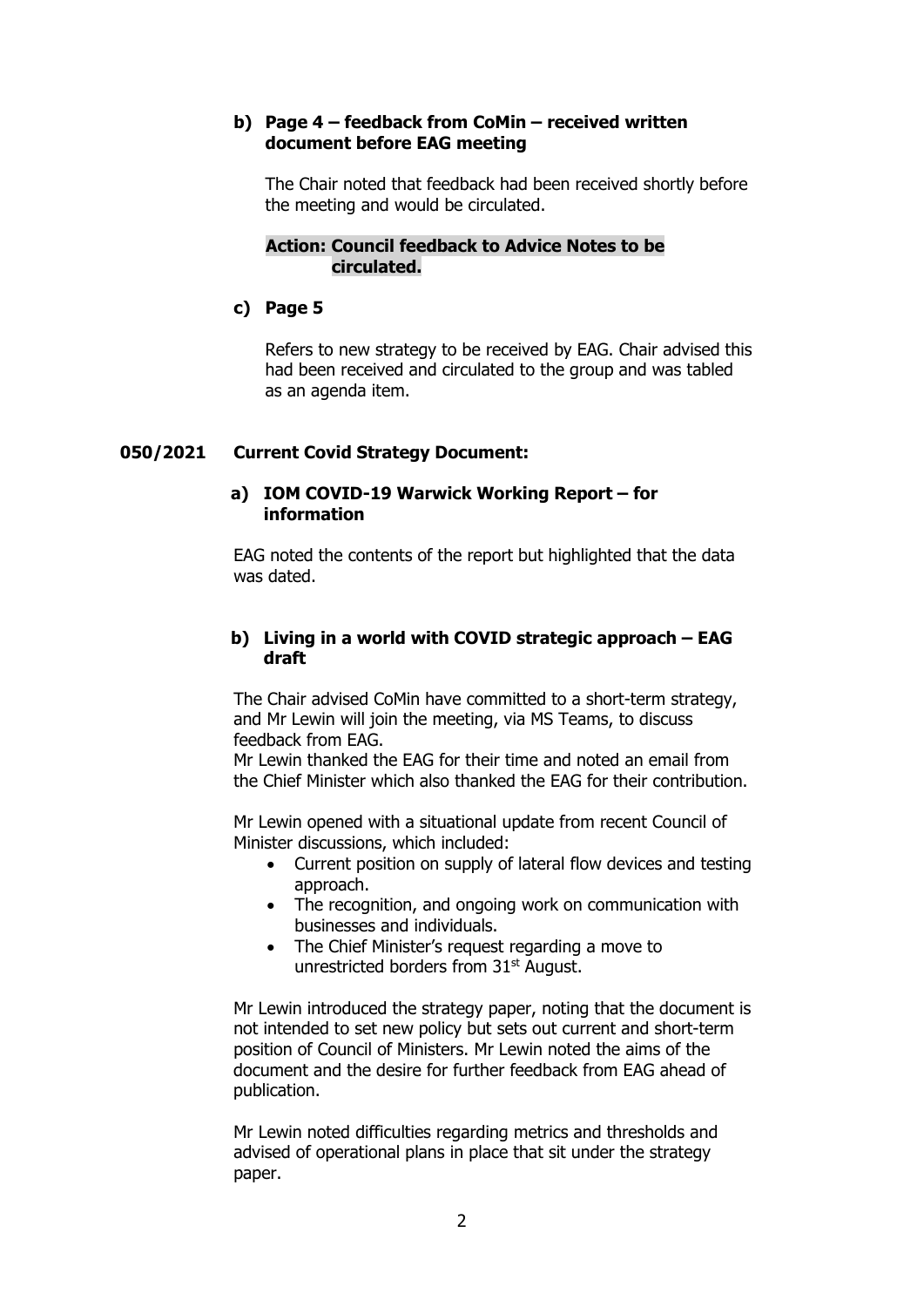The Chair opened the discussion seeking views of the EAG on the document shared he asked Members to focus contributions on agreed topics: vaccines, mitigations, communications, metrics and border controls.

EAG noted the focus on personal choice, versus legal requirements within the document and highlighted the subject of schools where the legal requirement for children to attend overrides parental/personal choice.

EAG acknowledge that the document is a short-term strategy and that a new Government will be formed in the coming months, therefore a medium term approach to public health and mitigations should be considered.

EAG expressed the importance of metrics for front line services not just health and social cares. Mr Lewin noted that key services report daily on staffing levels and noted again the difficulties of thresholds.

EAG discussed the absence of references to education settings or the return of schools. The Chair noted that CoMin, in their response to EAG's advice notes, have provided updates on testing for school children.

EAG noted the continued need for refinement of data and Mr Lewin advised that Public Health are producing further data to assist.

EAG highlighted the mitigations available to businesses regarding monitoring CO2 in restaurants and public spaces. It was noted that guidance on limits on CO2 in these public spaces could be introduced, or mitigations such as the use of masks, or other measures, such as opening windows, where the CO2 is above a certain level.

Mr Lewin advised that whilst not desirable to impose more legal restrictions Government recognises that more guidance and messaging to businesses is needed on the quality of their environment and committed to include CO2.

EAG expressed that in relation to Border Controls clarity is needed on the need to take prompt action, which is useful for the public to be aware of in advance. The Chair linked this to the Chief Ministers point from his note; if a variant of concern emerges in the UK, the only protection we have is the borders if the vaccine becomes ineffective against the variant.

EAG noted that indications of when a decision of imposing restrictions has to be made is absent from the paper. Whilst, noting Mr Lewin's comments on metrics they highlighted that clearer signposting and refinement of metrics of how the hospital is coping would be useful.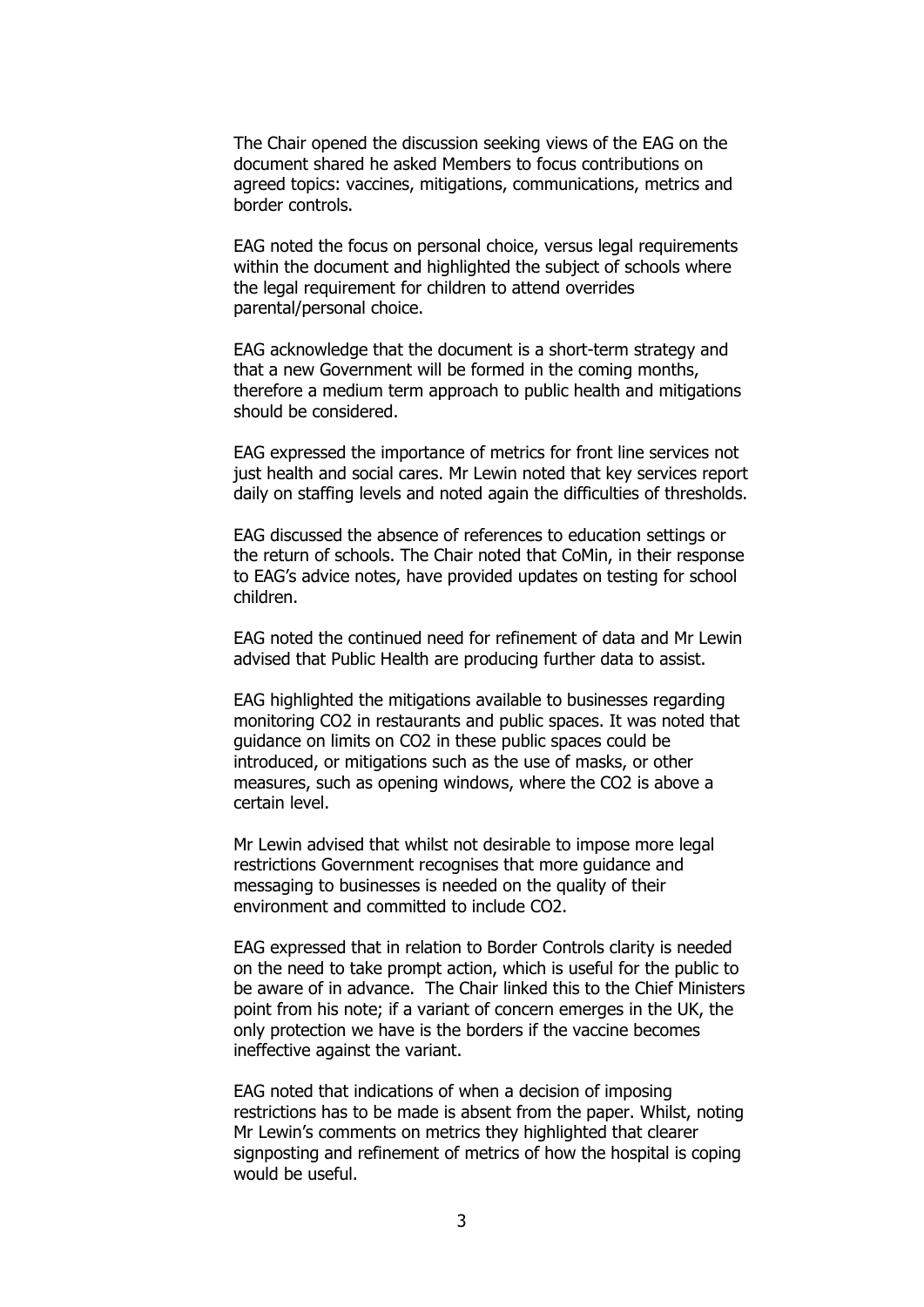EAG discussed further strengthening of the document regarding basic infection control and continued communications on low cost simple interventions such as strong advice to wear masks in public spaces, providing hand gels, wearing a mask until you get to your table in a restaurant. EAG noted that these do not need to be legal restrictions and should not impact the Island economically.

EAG advised that key to Personal choice is accessibility of information, so that the public can assess their own risk.

EAG sought clarity on the references to unrestricted travel within the British Isles by the 31<sup>st</sup>August. Mr Lewin provided clarity confirming that unrestricted travel means removing legal restrictions which stop non-residents coming to the Island. Testing and isolation may still be required. EAG highlighted the plateau in cases in the UK and the impact on cases in the IOM with further easing of border restrictions.

EAG noted that the term unrestricted travel raises too high expectations. There will still be border controls e.g. landing cards and health declarations. It is the categories of people that will no longer be controlled. Mr Lewin agreed that the language needed refining.

EAG discussed vaccinations asking Mr Lewin for clarity on when the booster vaccinations will begin. Mr Lewin informed EAG that boosters will be 6 months after  $2^{nd}$  dose and will begin in September and he will look to expand on that in the document.

EAG noted concerns regarding the number of deaths, and the current messaging when a death occurs which lacks compassion. Mr Lewin agreed to ensure this was feedback to Council of Ministers.

EAG advised that some language in the document lacked empathy regarding the impacts on individuals and the community. Mr Lewin agreed to ensure adjustments were made. .

EAG recognised that the issues regarding Long Covid needed to be further explored and addressed in a medium to long term strategy document.

In summary EAG advice on the strategy document shared:

- Broadly supportive of the strategy
- Concerns remain over the lack of mandatory mitigations
- Further changes to the border are accepted provided there are no variants of concern.
- The tracking of variants is important and messaging around how this might quickly impact on borders.
- Clearer communications required, specifically the additional mitigations businesses can introduce in public spaces.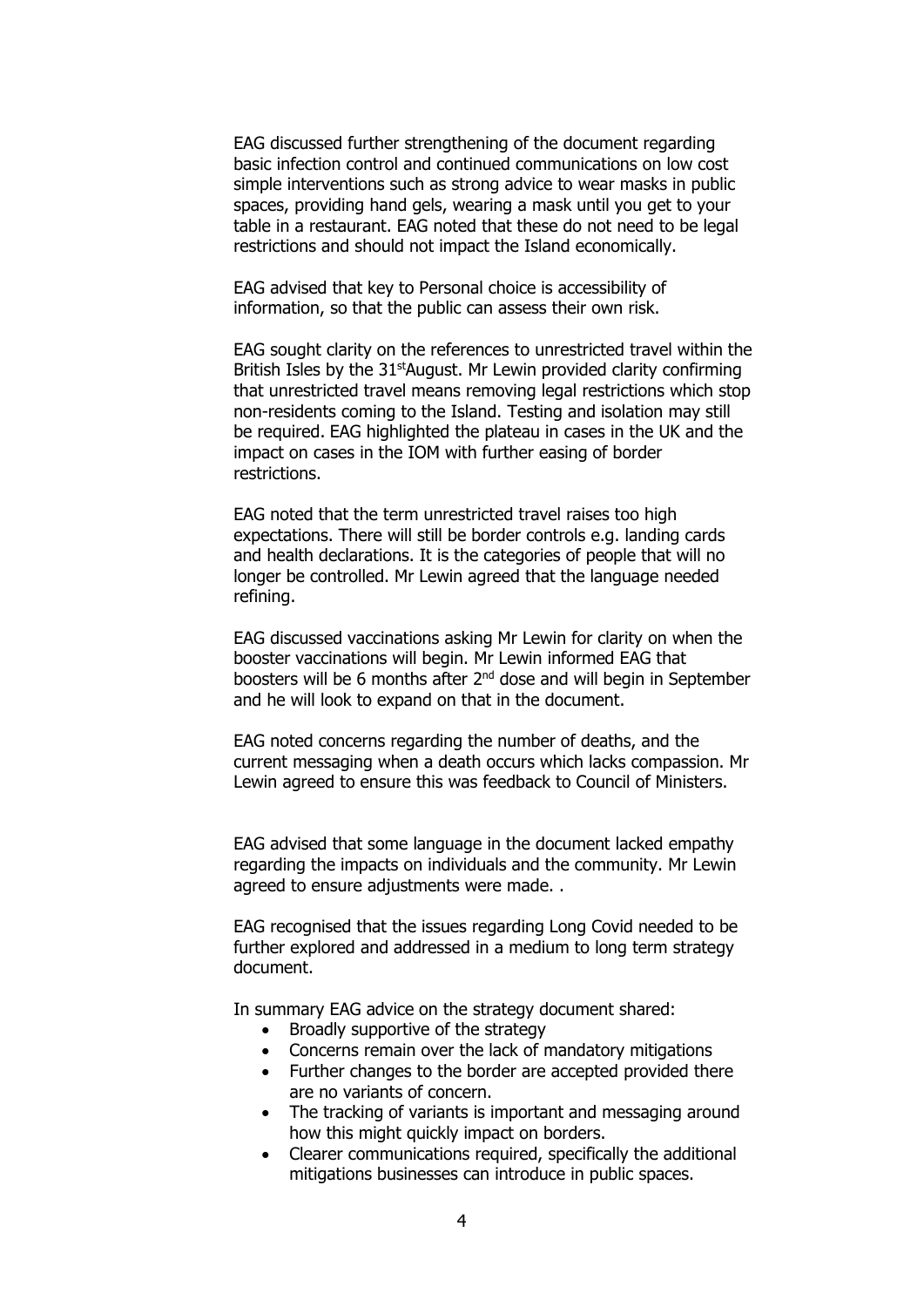• Beyond the capacity of the hospital, other metrics that could result in restrictions should be included.

The Chair informed the other members of EAG they were welcome to give their observations of the paper directly to Mr Lewin.

#### **051/2021 Chief Ministers Request for feedback on the easing of Border Restrictions on 31st August**

Mr Lewin highlighted that the EAG were clear on their view that border changes should have waited, but that CoMIN was seeking views on the anticipated further easing of restrictions at the end of August.

EAG confirmed their views given the level of infection of the ineffectiveness of reintroducing border restrictions.

EAG agreed that the  $31<sup>st</sup>$  August should not be communicated as frictionless travel. Landing cards and health declarations will still be required, and variants of concern may lead to prompt action on Border restrictions from Government.

EAG advised that there were discrepancies between the UK's traffic light system, and application by Government particularly in testing requirements.

EAG noted that the terms 'Common Travel Area' and 'British Isles' and more consistency of chosen terms.

Mr Lewin noted these points and thanked the EAG for their feedback.

#### **Mr Lewin left the meeting at 17.08**

#### **052/2021 Standing Items [by exception]**

- **a) Vaccine Supplies, Boosters and Preparation for Q4**
- **b) Mitigation & Outbreak Management Plan**
- **c) Communications**
- **d) Community Support**
- **e) Economic Impact**
- **f) Covid-19 Long Term Strategy**
- **g) Feedback from the Council of Ministers**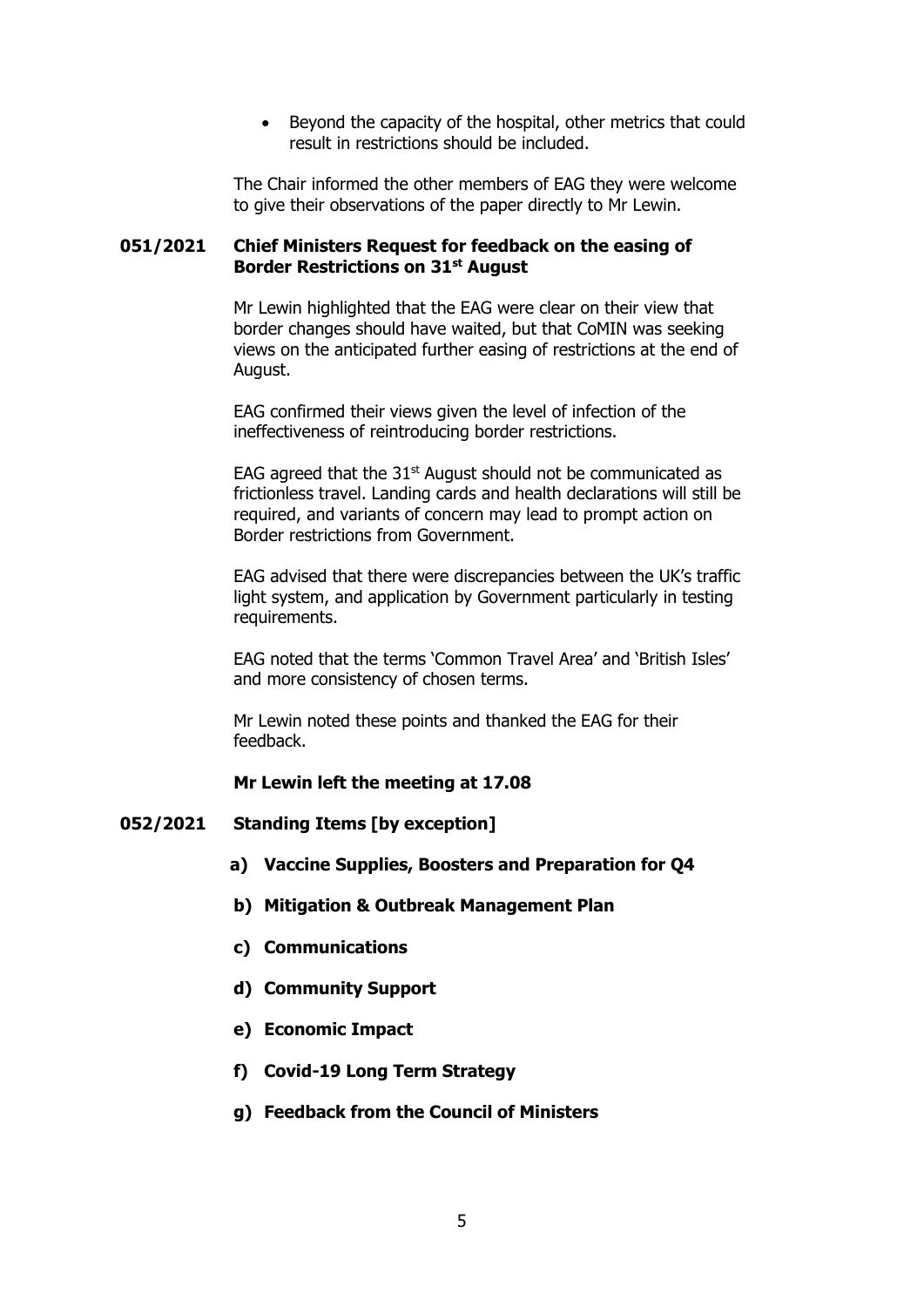EAG noted that the above standing items were covered in the discussion of previous agenda items.

The Chair summarised to EAG that agreed areas of focus would be:

- Vaccination strategy
- Communications strategy

It was noted that Council was due to give further consideration to those issues, taking on boards points raised to date by EAG.

## **053/2021 Requests for Clarity ("RFCs")**

#### **a) Request for Clarity Number 3**

EAG expressed that RFC No.3 was not clear. Further information on people testing positive still does not provide clarity. How many people arrived and how many people were tested needs to be clearer.

#### **Action: Feedback provided and further information sought from the Borders Team [RFC No.3]**

#### **053/2021 Any other business**

#### **a) Paper circulated prior to the meeting titled 'background material'.**

The paper was noted by the EAG and the need to revisit testing strategy following further feedback from Council.

#### **b) Request for Director of Public Health to attend a meeting with EAG**

The Chair advised the feedback from Council of Ministers gave confirmation on the concerns regarding Public Health input.

EAG were satisfied with this confirmation and therefore agreed it was not necessary for the Director of Public Health to attend an EAG meeting**.**

#### **c) Lateral flow devices**

EAG noted that the response to the advice note on lateral flow devices was included with the wider response from Council of Ministers and would be circulated after the meeting.